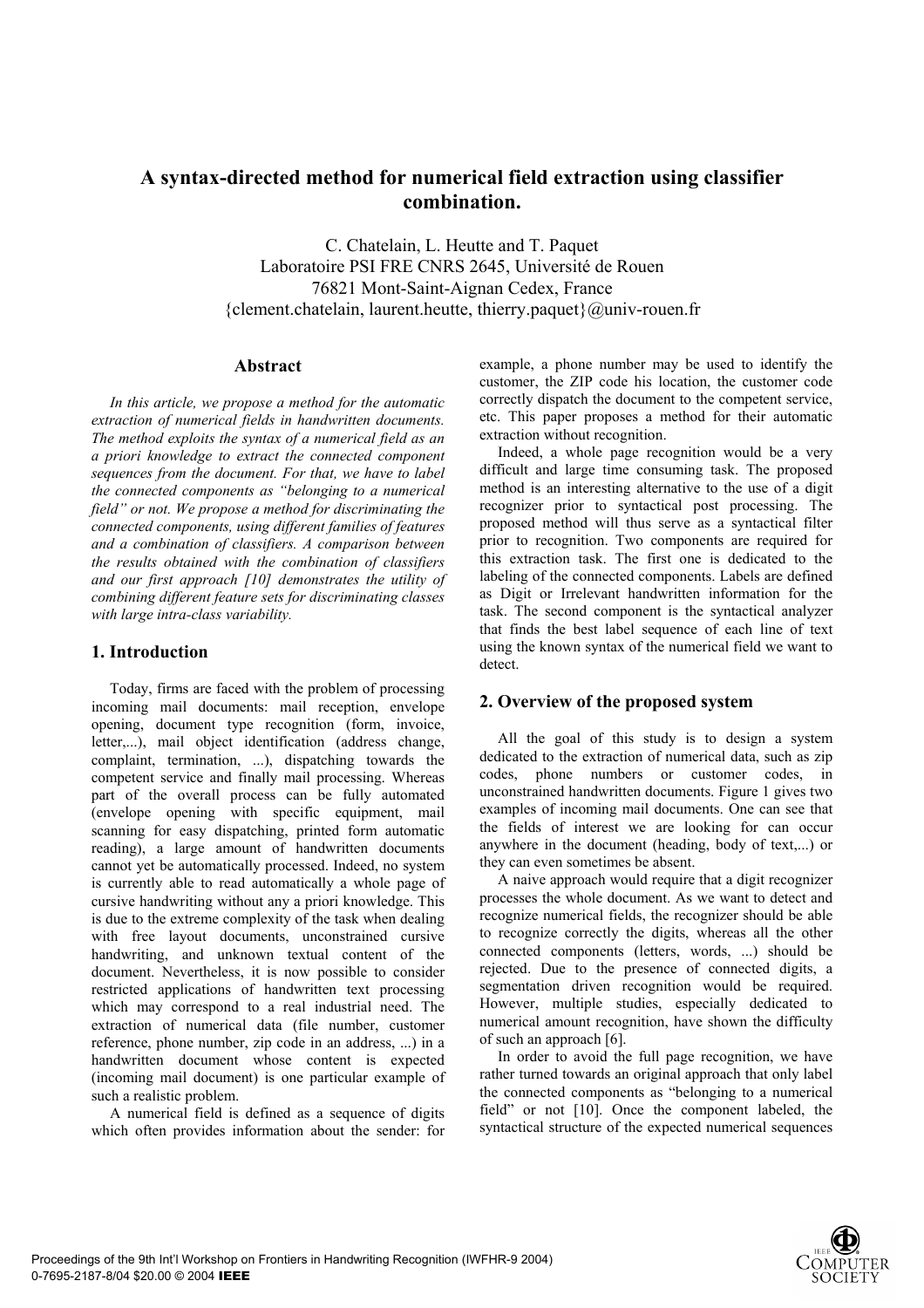

 $\frac{1}{\sqrt{2}}$ 

**Figure 1: Incoming mail documents**

is used to filter the fields of interest in the document. We can compare our method with the "lexicon directed" handwritten word recognition methods [8]. In these methods, the observation sequences are aligned on lexicon words, whereas in our method, the observation sequences are aligned on a particular syntax. Our method can thus be qualified as "syntax directed".

Our system is thus divided into the three following stages, once all the connected components have been extracted from the document: the first one is the extraction of lines of a text, based on a classical method [13] and therefore beyond the scope of this paper. The two remaining stages, i.e. component labeling and field extraction by syntactical analysis, are recalled in this section.

**Connected component labeling:** We are interested here in assigning to each connected component its unknown label. From a syntactical point of view, a numerical field is namely composed of digits and separators (point or dash). It can also contain touching digits which must be identified. As we do not want to perform recognition yet, it seems to be very difficult to perform segmentation. Thus, touching digits are considered as a class in our discrimination problem. All the other connected components must be considered as reject. Taking into account the above observations, four classes of connected components have to be considered for labeling: Digit (class "D"); touching digits ("DD"); separators ("S") and reject ("R"). We insist on the fact that these four classes are very difficult to discriminate due to the intra-class variability of the classes "D", "DD" and especially "R".

**Field extraction by syntactical analysis:** This last stage is crucial for the system as it will allow to verify that



AmBoise Ce28 janvier 2002,

badame,

Suite a mon appel telephonique de ce Jours à nou appen receptoinque la la<br>Jours, Je Viens par la présente Vais<br>Gerrander de Résilier le contrat de demander de Rebiener le contrat de<br>Monsieur de Luis de la CASE de GLISB37.<br>Fej contrat Luis 463.

Vous en Sachainmh Bonne Reception,

Je Vais prie de Croire, Madame en l'assur<br>de mes salutations distinguées

 $\pm$ 

some sequences of connected components can be kept as candidates. Indeed, the numerical sequences we search for all respect one precise syntax (five digits for a French zip code, ten digits for a French phone number,...). The syntactical analyzer will therefore be used as a precise numerical field localizer able to keep the only syntactically correct sequences and reject the others. One can thus postulate that our numerical extraction method is "syntax directed". The localization of numerical fields within a text line is therefore achieved through the Viterbi algorithm [5], a commonly used algorithm for sequence alignment. To apply this algorithm, it is necessary to define a hidden Markov model. In our case the alphabet is reduced (only four classes, i.e. digit, double digit, separator and reject) and the numerical fields we search for are constrained by a strong syntax (zip codes, phone numbers and customer codes). We have thus chosen to define one model for each syntax, i.e. for each type of numerical field to extract within a line. The other models are built in the same way.

A French zip code is constituted of five digits, each one corresponding to a given state: D0, D1, D2, D3, D4. As a line of text may contain, in addition to the zip code field, words that must be in our case rejected, it is necessary to introduce an additional rejection state, denoted by R. A transition matrix is then built to reflect the probabilities of transition of one state towards the others. For example, if one is in D0 state, the only possible transition for a zip code is D0 towards D1, all others being forbidden. While arguing in the same way on all states, we get the following syntax model (figure 2):

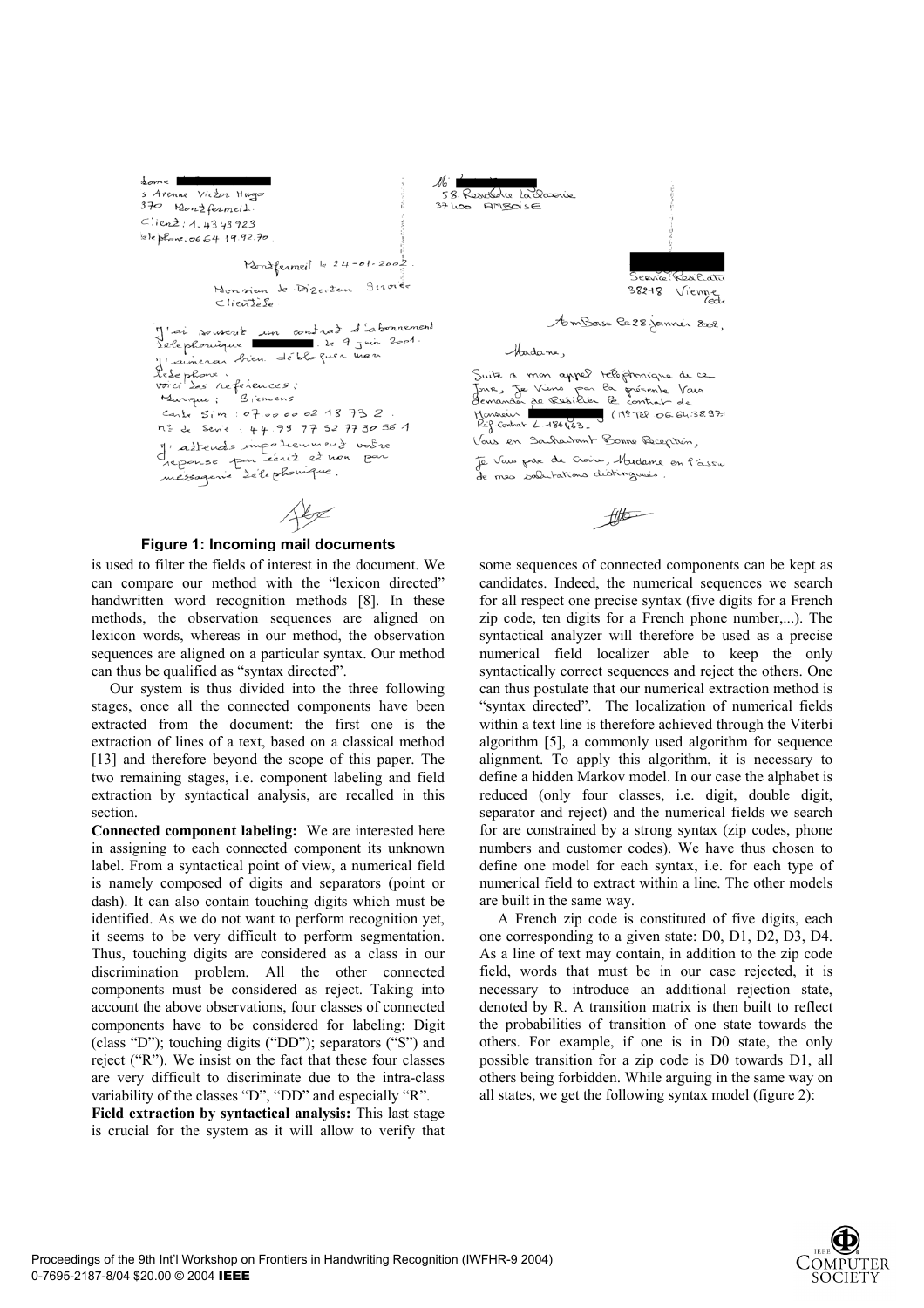

**Figure 2: Syntax model for a zip code**

 Note also that to complete the model, we have moreover to define a matrix of initial and final states. This model is described in detail in [10].

**A first application using a 9 contextual feature set and a K-NN classifier:** To discriminate these four classes, a first approach described in [10] has been proposed, based on a set of contextual features, extracted from the bounding box of the connected components.

| $\Box$ $\Box$ $\Box$ $\Box$ $\Box$ $\Box$ $\Box$ |
|--------------------------------------------------|
|                                                  |
|                                                  |
| $\boxed{7e}$ : 06.67.82.35.50                    |

**Figure 3: Connected component's bounding box for a phone number and a customer code**

This approach is based on the assumption that numerical sequences are made of components whose size, spacing and position are quite regular. We can observe this phenomenon on fig. 3: the bounding boxes of the connected components which belong to numerical sequences are quite easy to localize provided we have an idea of the numerical sequence.

Let C be the connected component under investigation, C-1 and C+1 its left and right neighbors respectively; let Hc, Wc , Gcx and Gcy be respectively its height, width, the X and Y coordinate of its center of gravity. By taking into account height and width of C-1 and C+1 and related distances of C-1 and C+1 from C, the regularity/irregularity in height, width and spacing in the neighborhood of C can be measured through the following features:

$$
f_1 = \frac{H_{C-1}}{H_C} f_2 = \frac{H_{C+1}}{H_C} f_3 = \frac{W_{C-1}}{W_C} f_4 = \frac{W_{C+1}}{W_C} f_5 = \frac{H_C}{W_C}
$$

$$
f_6 = \frac{G_{Cx} - G_{Cx-1}}{W_C} f_8 = \frac{G_{Cy} - G_{Cy-1}}{W_C} f_9 = \frac{G_{Cy} - G_{Cy+1}}{W_C}
$$

Once this 9-feature vector extracted, likelihood of each of the four classes can then be estimated using a K-Nearest Neighbor classifier. Its likelihood feeds a syntactical analyzer which keeps the only syntactically correct sequences. Let us call KNN9 this first classification method.

**KNN9 limitations:** A first limitation of the proposed method appears while processing a regular and script writing document. Indeed, our feature set is extracted on the bounding box of the connected component, because we have postulated that numerical fields have generally regular spacing and size. However, in the particular case

of a regular and script handwritten document, this property is even true for the whole document (figure 4). According to this set of features based on the bounding box, it is impossible to distinguish numerical fields from text.

Let us now look at the KNN9 behavior. Table 1 shows the KNN9 confusion matrix. One can remark the strong confusions between reject and digit, separator and double digit classes. Moreover, the double digits are dramatically confused with Reject. We can explain this confusion by a simple example: let us consider a double and a simple digit which both belong to a numerical field, owning approximatively the same bounding box (fig. 5: "06" and  $\binom{1}{1}$ ; in this particular case and according to our contextual features, there is no way to discriminate a simple digit from a double one without segmentation.

|                   |    |    |    | Reject (%)   Digit (%)   Separator (%)   Double Digit(%)   Confusion(%) |    |
|-------------------|----|----|----|-------------------------------------------------------------------------|----|
| Reject            | 83 | 15 |    |                                                                         | 16 |
| <b>Digit</b>      | 14 | 85 |    |                                                                         | 14 |
| Separator         |    | u  | 91 |                                                                         |    |
| Double Digit   61 |    | 21 |    | 18                                                                      | 82 |

**Table 1: TOP1 confusion matrix for KNN9**   $\mathbf{z}$ OG GA AS HA  $\sqrt{ }$ .  $Z$ orss br

**Figure 5: Double digit "06" and digit "** 

All this converges to show that the 9-feature set based on the bounding box is not sufficient enough to correctly discriminate the four classes involved.

# **3. Improvements on the connected component labeling**

This section deals with improvements concerning the connected component labeling. First, two feature sets are extracted from the connected component, in addition to the contextual features. Then, connected component labeling is performed using a parallel combination of multilayer perceptron classifiers.

#### **3.1 Feature set extraction based on intrinsic properties**

It has been shown in the previous section that a feature set extracted from the bounding box could not achieve a good discrimination, especially in case of regular and script writing. Thus, we propose to extract a feature set that describe the intrinsic properties of the connected components to avoid this phenomenon.

Among the large number of feature extraction methods available in the literature [19], a commonly and successfully used feature set is the chaincode feature set extracted from the contours of the connected component

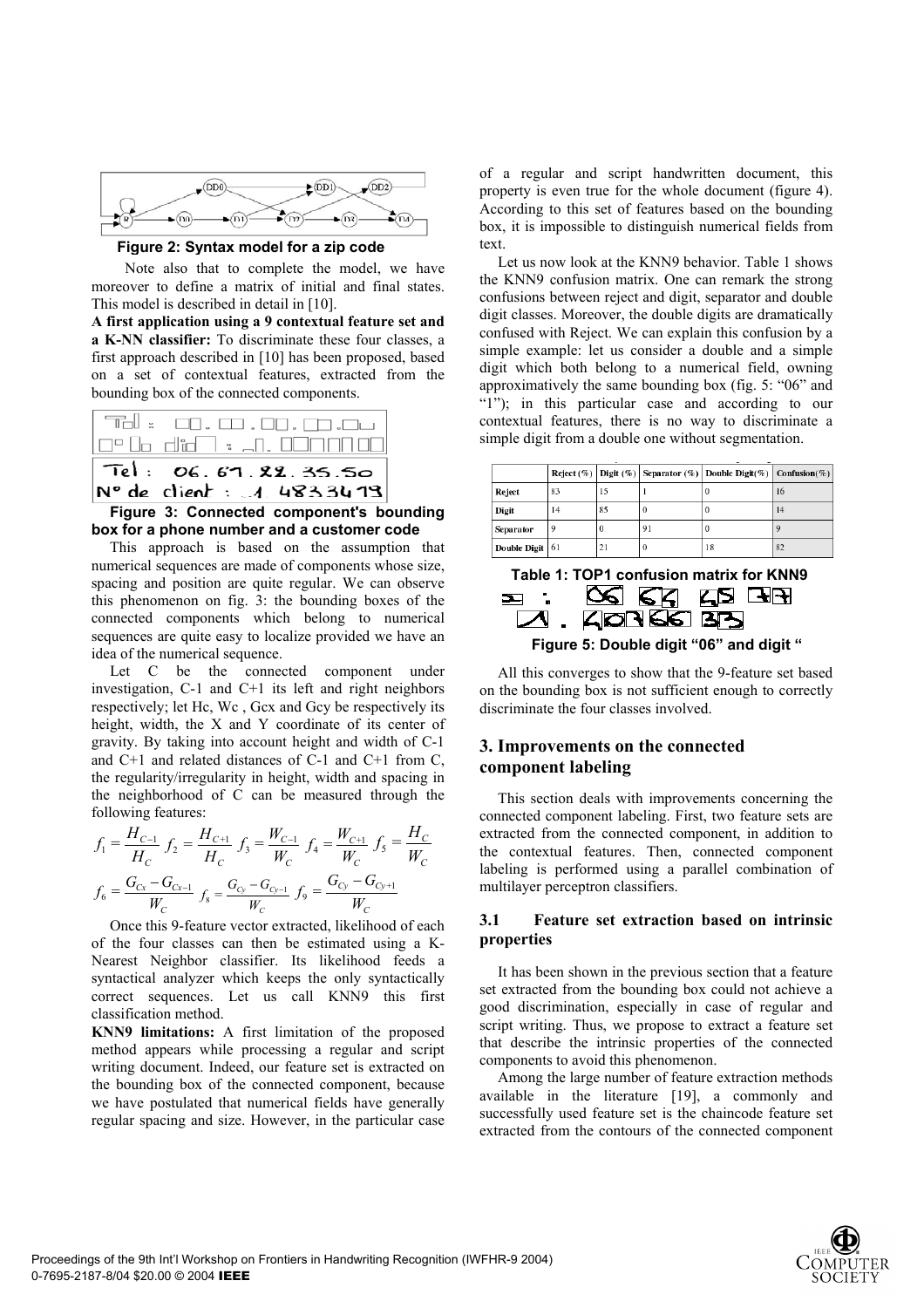[9]. In addition to this feature set, we have also decided to use the statistical/structural feature set developed in our previous work [7]. This feature set is made of 117 features



 $\square$ 

. en Diecome <u>i</u> eme en Diecom ook. **Dodes** were pool a dona<br>Daoine an Daoine n De Doore - Luis Bestace<br>- David The Doore - De Doore - Die - Die - Die - Die - Die - Die - Die - Die - Die - Die - Die - Die - Die - D<br>- Die - Toto - Die - Die - Die - Die - Die - Die - Die - Die - Die - Die - Die - Die en en pin d'<del>rain de contrant</del>.<br>In en code dist<u>re</u>nt .

# Figure 4: bounding box for an image of **regular writing type**

from 6 families and has been shown to achieve an efficient and robust discrimination of handwritten characters such as digits, uppercase letters or even graphemes [7].

We now have at our disposal three feature sets to describe our connected components. A multilayer perceptron is then used to classify the connected components through each of these three feature sets.

#### **3.2 Design of a Multilayer Perceptron (MLP)**

MLP [1] is a statistical neural classifier widely used in handwritten character recognition [12]. As the MLP does not require large time consuming during the decision stage, this allows us to have a quite large number of features to describe the connected components. An other advantage is that the outputs of a MLP are estimates of Bayesian *a posteriori* probabilities [18]. This is an interesting property to feed the syntactical analyzer and to process sequences using the Viterbi algorithm.

We have thus designed one MLP classifier for each of the feature sets available. Let "MLP9" be the MLP trained on the 9 contextual/morphological feature set; "MLP128" the MLP trained on the chaincode feature set and "MLP117" the MLP trained on the 117 statistical/structural feature set. They are all designed on the same scheme:

• An input layer containing as many neurons as number of features : 9, resp. 128 and 117 neurons.

- One unique hidden layer, made of 20 (resp. 200 and 200) neurons.
- An output layer, containing as many neurons as classes in our discrimination task, i.e. 4 for all three feature sets.
- The activation function of each neuron is a sigmoid.

These multi-layer feed-forward neural networks are trained with the iterative back-propagation algorithm. Our MLPs have been trained on 13000 connected components from which the three feature sets have been extracted. This training set contains 7008 rejects, 4968 digits, 522 separators and 334 double digits. The test set is made up of 6000 connected components: 3609 "R", 2559 "D", 268 "S", 171 "DD". The confusion matrices of MLP9, MLP128 and MLP117 on the test set are respectively presented in tables 2, 3 and 4.

| MLP9 (%)            | Reject | Digit | Separator |   | Double Digit   Confusion (%) |
|---------------------|--------|-------|-----------|---|------------------------------|
| Reject              | 74     | 25    |           | u | 26                           |
| Digit               | 20     | 80    |           |   | 20                           |
| Separator           | 16     | ۵     | 84        | u | 16                           |
| <b>Double Digit</b> | 75     | 24    |           |   | 99                           |

**Table 2: TOP1 confusion matrix for MLP9**

| MLP128 (%)          | Reject | Digit | Separator | Double Digit | $Confusion(\%)$ |
|---------------------|--------|-------|-----------|--------------|-----------------|
| Reject              | 70     | 21    |           |              | 29              |
| Digit               | 10     | 83    |           |              | 18              |
| Separator           | 25     |       | 67        |              | 33              |
| <b>Double Digit</b> | 20     | 41    | 0         | 39           | 61              |

**Table 3: TOP1 confusion matrix for MLP128**

| MLP117 (%)          | Reject | Digit | Separator |    | Double Digit   Confusion(%) |
|---------------------|--------|-------|-----------|----|-----------------------------|
| Reject              | 82     | 12    |           |    | 21                          |
| Digit               | 15     | 78    |           |    | 22                          |
| Separator           | 34     |       | 65        |    | 35                          |
| <b>Double Digit</b> | 21     | 37    |           | 42 | 58                          |

**Table 4: TOP 1 confusion matrix for MLP117**

As we can see from tables 2, 3 and 4, each classifier has its own behavior. We can mention the high capacity of the MLP9 to detect the separators, whereas the MLP128 has the lowest confusion rate on Digit, as the MLP117 on the reject and double digit. These classifiers seem to be complementary to discriminate the four classes, and thus we aim at combining their output to give the best connected component labeling.

Once the three MLP trained, we try to choose the best combination of classifiers to discriminate the 4 classes.

#### **3.3 Combination of classifiers**

We now dispose of three MLP classifiers to discriminate the four classes Digit-Separator-Double Digit-Reject. As we can see in the previous section, none of the three classifiers can be considered as the best and only solution, but they are all of interest. It has been shown in previous studies [4, 21] that a combination of

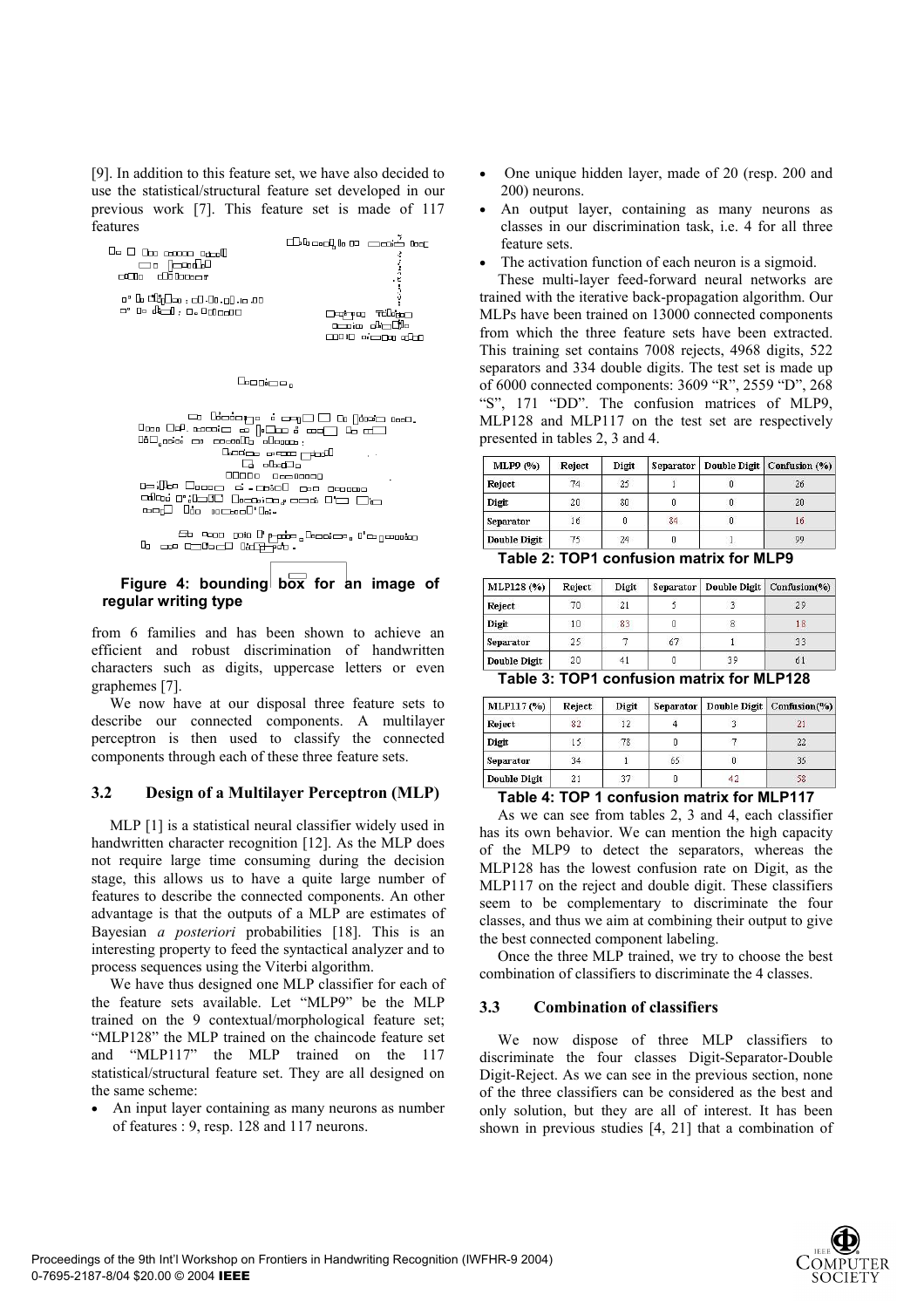classifiers could improve recognition reliability by taking into account the complementarities between classifiers.

There are many way to combine classifiers, depending on the amount of information to combine [20]: *abstractlevel* combination methods use the top candidate of each classifier ; *Ranked-level* combination methods use the entire ranked list of candidates and *Measurement-level*  combination methods use the confidence value of each candidate in the ranked list. This last combination method also provides a confidence value, which is the information we need for processing sequences using the Viterbi algorithm. Thus, the outputs of our three MLPs are combined with a measurement method.

Different combination rules can be used to provide the final output [20]: maximum, minimum, median, product, linear combination are the most commonly used. Product (Prod) and mean (Mean) have been used in our tests. Combinations of these three classifiers have been benchmarked, we present in the next section the results numerical fields detection on handwritten unconstrained documents.

## **4. Experimental results**

To determine which is the best combination for our specific problem, all the combinations have been benchmarked. Thus, we compare the results of the initial KNN9 with: 3 simple classifiers MLP9, MLP117, MLP128, 3 combinations of two classifiers and one combination of three classifiers for the two combination rules. We must not forget that the aim of our system is to restrict the analyze of the whole document to a few fields likely to be numerical fields respecting a particular syntax. The most important criterion to evaluate such a method is therefore its capacity to detect all the fields of interest. A field is considered to be well detected if and only if no connected component in the labeled field is rejected and all the connected components in the detected field are included in the labeled field. Thus, we define the detection rate, calculated as follows:

 $DetectionRate = \frac{(nbofwelldetectedfields)}{(1 - x^2 + 1)}$  $(nb \text{offields})$ 

Table 5 shows the detection rates (TOP1/ TOP2 / TOP5) on a test set of 293 images from incoming mail documents, containing 324 Zip codes, 289 phone numbers and 153 customer codes. A first observation is that the MLP128 and MLP117 provide much better detection results than KNN9 and MLP9. This observation confirms that we need intrinsic features to discriminate the four classes. We also remark that MLP9 provides poor results in comparison to KNN9. This is due to the fact that MLP is a parametric classifier, which modelizes the frontiers between classes. However, the reject class has complex frontiers as it can be considered as the negation of all the other classes. As we can see on these results, the combination of two or three classifiers generally provides better detection results than a simple classifier; which justify those combinations.

Concerning the combination rules, one can remark significant differences between product and mean. In our problem, product seems to be better than arithmetic mean, except for the combination of MLP117 and MLP128 classifiers. Finally, the best detection results are obtained with the MLP117 and MLP128, combined with the arithmetic mean, providing increases of respectively 21, 9 and 12 points in TOP1 compared with the original method KNN9. This combination is thus adopted.

Let us recall that our method aims at localizing – but not recognizing – the fields of interest in the document, in order to feed a recognizer. Thus, the goal is to reject the major part of the document, in order to process the recognition only on a few fields. According to the fact that our method is not able to detect all the fields of interest and only them, we prefer to localize too much fields with some false alarm. It means that some fields can be localized in the document whereas they are not numerical fields. The number of false alarm must be as low as possible. Thus, we define the false alarm rate,

| <b>DETECTION RATE(%)</b>       | ZIP codes    | <b>Phone numbers</b> | <b>Customer</b> codes |
|--------------------------------|--------------|----------------------|-----------------------|
| KNN 9                          | 49/64/80     | 65/74/79             | 57 / 70 / 77          |
| MLP 9                          | 40 / 56 / 77 | 56/68/75             | 56/67/72              |
| <b>MLP 117</b>                 | 61/71/83     | 66/73/81             | 63 / 76 / 80          |
| MLP 128                        | 62/74/82     | 62/73/80             | 63/69/77              |
| Prod (MLP 9, MLP 117)          | 63/72/82     | 70/77/82             | 68/73/81              |
| Mean $(MLP 9, MLP 117)$        | 56 / 73 / 84 | 69/79/84             | 59 / 72 / 80          |
| Prod (MLP 9, MLP 128)          | 62 / 75 / 84 | 70/80/82             | 66/71/78              |
| Mean (MLP 9, MLP 128)          | 54 / 72 / 83 | 64/76/80             | 61/68/76              |
| Prod (MLP 117, MLP 128)        | 65/73/83     | 64/71/80             | 65 / 71 / 80          |
| Mean (MLP 117, MLP 128)        | 70/79/88     | 74/81/85             | 69/71/78              |
| Prod (MLP 117, MLP 128, MLP 9) | 62/72/81     | 62/70/75             | 60/71/80              |
| Mean (MLP 117, MLP 128, MLP 9) | 58/76/85     | 70/79/84             | 62/71/80              |

**Tab 5: detection rate for ZIP codes, phone numbers and customer code**